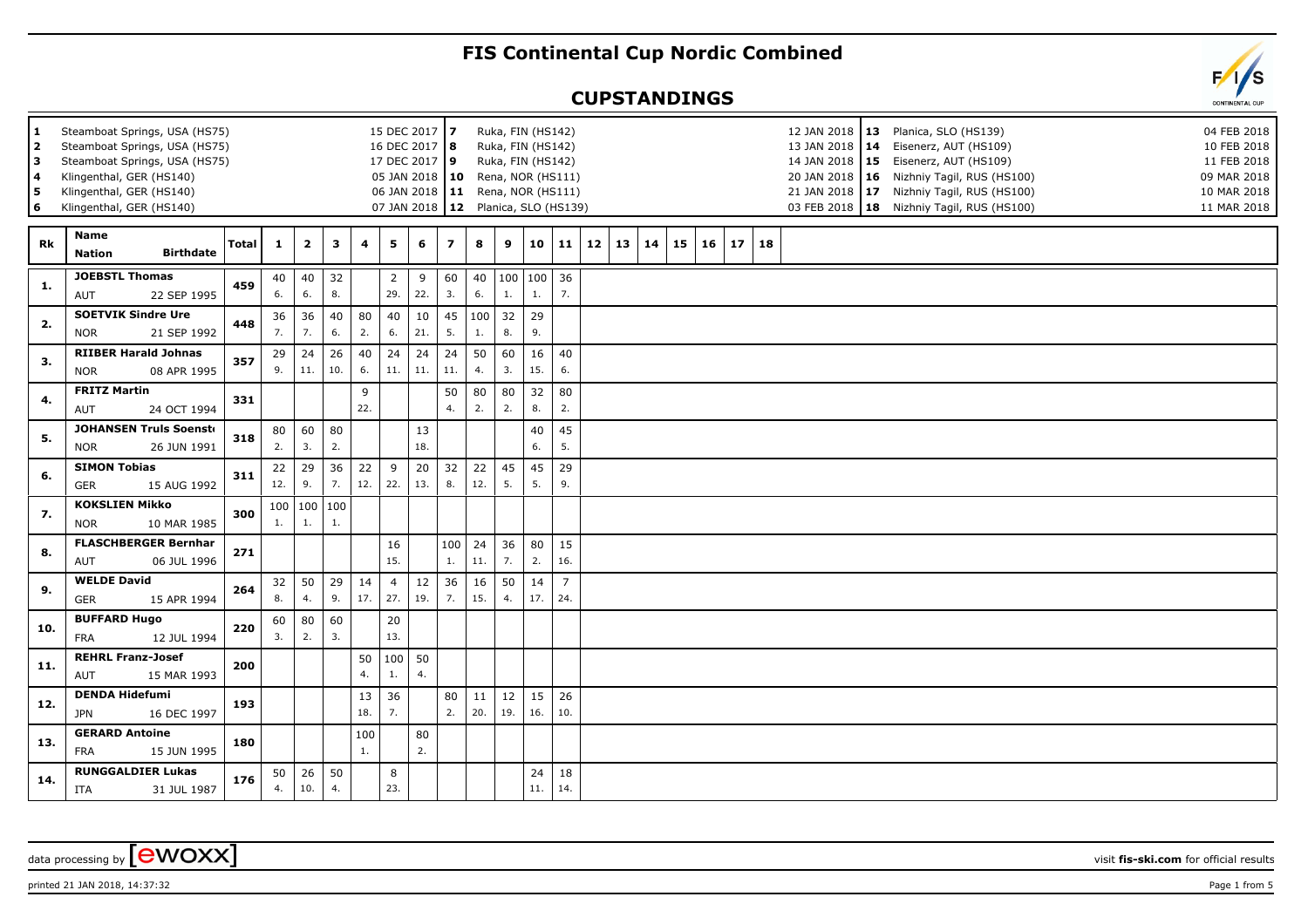| Rk  | Name<br><b>Birthdate</b>                   | Total | $\mathbf{1}$ | $\overline{2}$     | 3        | 4              | 5             | 6              | $\overline{z}$ | 8              | 9              | 10  | 11  | 12 | 13 | 14 | 15 | 16 | 17 | 18 |
|-----|--------------------------------------------|-------|--------------|--------------------|----------|----------------|---------------|----------------|----------------|----------------|----------------|-----|-----|----|----|----|----|----|----|----|
|     | <b>Nation</b>                              |       |              |                    |          |                |               |                |                |                |                |     |     |    |    |    |    |    |    |    |
| 15. | <b>LOOMIS Ben</b><br>09 JUN 1998<br>USA    | 175   | 5.           | $45 \mid 45$<br>5. | 45<br>5. | 12<br>19.      | $10\,$<br>21. | 18<br>14.      |                |                |                |     |     |    |    |    |    |    |    |    |
|     | <b>SONEHARA Go</b>                         |       | 9            | 13                 | 16       | 15             |               | 5              | 16             | 36             | 29             | 11  | 24  |    |    |    |    |    |    |    |
| 16. | 01 OCT 1993<br>JPN                         | 174   | 22.          | 18.                | 15.      | 16.            |               | 26.            | 15.            | 7.             | 9.             | 20. | 11. |    |    |    |    |    |    |    |
|     | <b>DAGN Florian</b>                        |       |              |                    |          | 20             |               |                | 40             | 45             | 40             |     |     |    |    |    |    |    |    |    |
| 17. | 10 DEC 1999<br>AUT                         | 145   |              |                    |          | 13.            |               |                | 6.             | 5.             | 6.             |     |     |    |    |    |    |    |    |    |
| 18. | <b>GERSTGRASER Paul</b>                    | 144   |              |                    |          | 6              | 11            | 26             |                | 13             | 26             | 12  | 50  |    |    |    |    |    |    |    |
|     | AUT<br>22 MAY 1995                         |       |              |                    |          | 25.            | 20.           | 10.            |                | 18.            | 10.            | 19. | 4.  |    |    |    |    |    |    |    |
| 19. | <b>KIMURA Kodai</b>                        | 142   |              |                    |          | 8              | 26            |                | 22             | 32             | 14             | 18  | 22  |    |    |    |    |    |    |    |
|     | <b>JPN</b><br>06 JUN 2001                  |       |              |                    |          | 23.            | 10.           |                | 12.            | 8.             | 17.            | 14. | 12. |    |    |    |    |    |    |    |
| 20. | <b>SHIMIZU Aguri</b>                       | 141   |              |                    |          |                | 29            | 15             | 26             | 13             | 18             | 26  | 14  |    |    |    |    |    |    |    |
|     | 09 MAR 1992<br><b>JPN</b>                  |       |              |                    |          |                | 9.            | 16.            | 10.            | 18.            | 14.            | 10. | 17. |    |    |    |    |    |    |    |
| 21. | <b>LAHEURTE Maxime</b>                     | 140   |              |                    |          | 60             | 80            |                |                |                |                |     |     |    |    |    |    |    |    |    |
|     | 20 MAY 1985<br>FRA                         |       |              |                    |          | 3.             | 2.            |                |                |                |                |     |     |    |    |    |    |    |    |    |
| 22. | <b>BRAUD Francois</b>                      | 132   |              |                    |          | 32             |               | 100            |                |                |                |     |     |    |    |    |    |    |    |    |
|     | FRA<br>27 JUL 1986                         |       |              |                    |          | 8.             |               | 1.             |                |                |                |     |     |    |    |    |    |    |    |    |
| 23. | <b>LEHNERT Luis</b>                        | 127   |              |                    |          | 24             | 14            |                | 29             | 60             |                |     |     |    |    |    |    |    |    |    |
|     | <b>GER</b><br>12 JUN 2000                  |       |              |                    |          | 11.            | 17.           |                | 9.             | 3.             |                |     |     |    |    |    |    |    |    |    |
| 23. | <b>TERZER Dominik</b>                      | 127   |              |                    |          |                | 5             |                |                |                |                | 22  | 100 |    |    |    |    |    |    |    |
|     | 19 SEP 1999<br>AUT                         |       |              |                    |          |                | 26.           |                |                |                |                | 12. | 1.  |    |    |    |    |    |    |    |
| 25. | <b>SLOWIOK Pawel</b><br>31 MAR 1992<br>POL | 125   |              |                    |          | 5<br>26.       | 60<br>3.      | 60<br>3.       |                |                |                |     |     |    |    |    |    |    |    |    |
|     | <b>ILVES Kristjan</b>                      |       |              |                    |          | 45             | 50            | 29             |                |                |                |     |     |    |    |    |    |    |    |    |
| 26. | 10 JUN 1996<br><b>EST</b>                  | 124   |              |                    |          | 5.             | 4.            | 9.             |                |                |                |     |     |    |    |    |    |    |    |    |
|     | <b>FLETCHER Taylor</b>                     |       |              |                    |          |                |               |                |                |                |                | 50  | 60  |    |    |    |    |    |    |    |
| 27. | <b>USA</b><br>11 MAY 1990                  | 110   |              |                    |          |                |               |                |                |                |                | 4.  | 3.  |    |    |    |    |    |    |    |
|     | YAMAMOTO Ryota                             |       | 18           | 20                 | 24       |                |               | 11             | $12\,$         | $8\phantom{1}$ | $\overline{7}$ | 6   |     |    |    |    |    |    |    |    |
| 28. | 13 MAY 1997<br><b>JPN</b>                  | 106   |              | $14. \ 13.$        | 11.      |                |               | 20.            | 19.            | 23.            | 24.            | 25. |     |    |    |    |    |    |    |    |
|     | <b>BJOERNSTAD Espen</b>                    |       |              |                    |          | 36             | 32            | 36             |                |                |                |     |     |    |    |    |    |    |    |    |
| 29. | 26 DEC 1993<br><b>NOR</b>                  | 104   |              |                    |          | 7.             | 8.            | 7.             |                |                |                |     |     |    |    |    |    |    |    |    |
|     | <b>GOOD Jasper</b>                         |       |              | $26 \mid 32 \mid$  | 22       | 18             |               | $\overline{4}$ |                |                |                |     |     |    |    |    |    |    |    |    |
| 30. | <b>USA</b><br>10 MAY 1996                  | 102   | 10.          | 8.                 | 12.      | 14.            |               | 27.            |                |                |                |     |     |    |    |    |    |    |    |    |
| 31. | <b>BEREND Ben</b>                          | 90    | 13           | $\overline{7}$     | 13       |                |               |                | 15             | 29             | $\vert$ 13     |     |     |    |    |    |    |    |    |    |
|     | 29 JUN 1995<br><b>USA</b>                  |       |              | 18.   24.          | 18.      |                |               |                | 16.            | 9.             | 18.            |     |     |    |    |    |    |    |    |    |
| 32. | <b>MUHLETHALER Laurent</b>                 | 87    |              |                    |          | $\overline{2}$ | 45            | 40             |                |                |                |     |     |    |    |    |    |    |    |    |
|     | 27 SEP 1997<br><b>FRA</b>                  |       |              |                    |          | 29.            | 5.            | 6.             |                |                |                |     |     |    |    |    |    |    |    |    |
| 33. | <b>DANEK Lukas</b>                         | 85    |              |                    |          |                | 15            |                | 20             | 26             | $\vert$ 24     |     |     |    |    |    |    |    |    |    |
|     | CZE<br>19 SEP 1997                         |       |              |                    |          |                | 16.           |                | 13.            | 10.            | 11.            |     |     |    |    |    |    |    |    |    |



printed 21 JAN 2018, 14:37:32 Page 2 from 5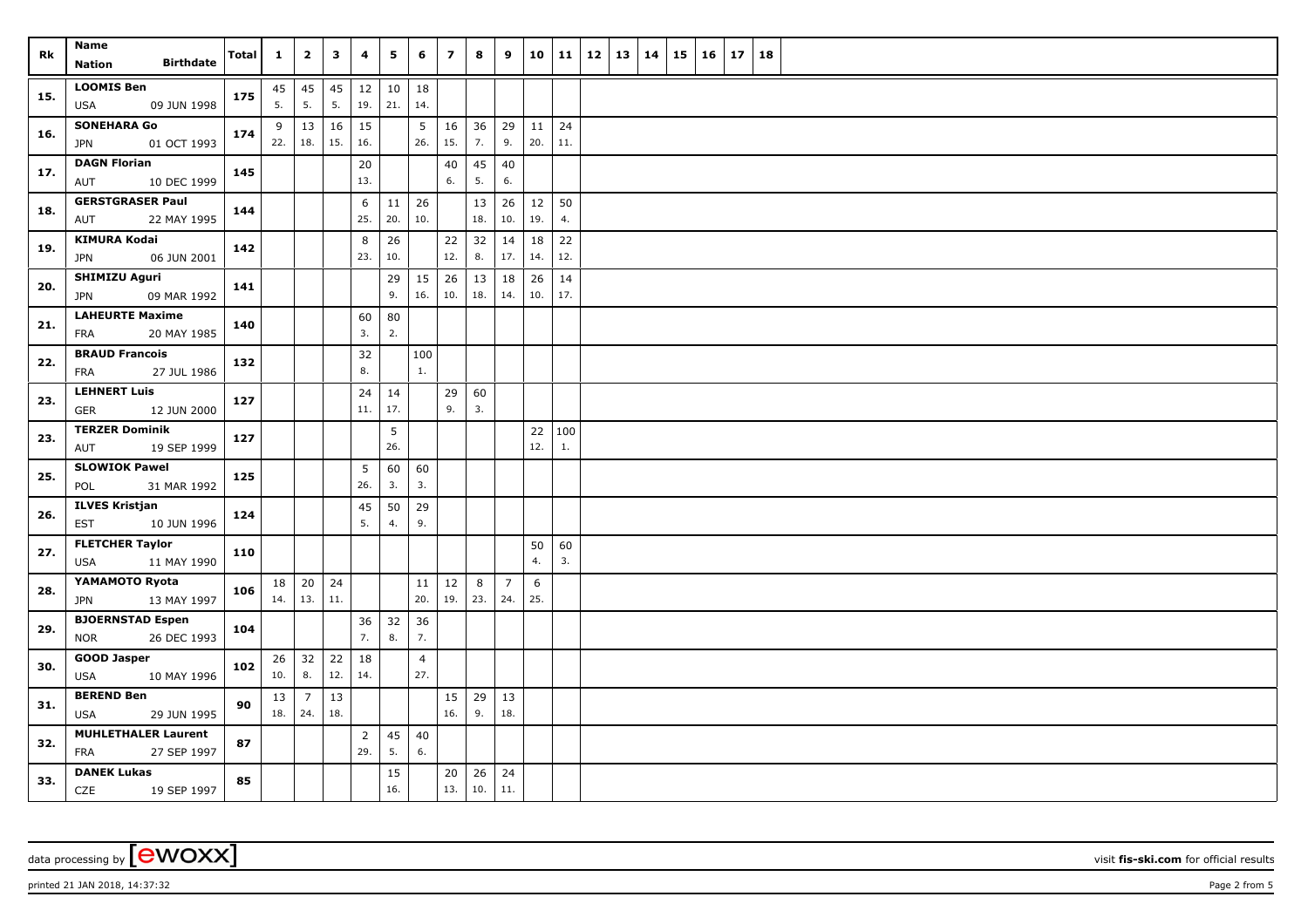| Rk  | Name                                             | <b>Total</b> | $\mathbf{1}$ | $\overline{2}$ | $\mathbf{3}$ | 4                     | 5                              | 6                       | $\overline{7}$        | 8               | 9              | 10             | 11                    | 12 | 13   14 | 15 | 16 | 17 | 18 |  |
|-----|--------------------------------------------------|--------------|--------------|----------------|--------------|-----------------------|--------------------------------|-------------------------|-----------------------|-----------------|----------------|----------------|-----------------------|----|---------|----|----|----|----|--|
|     | <b>Birthdate</b><br><b>Nation</b>                |              |              |                |              |                       |                                |                         |                       |                 |                |                |                       |    |         |    |    |    |    |  |
| 33. | <b>OFTEBRO Einar Luraas</b>                      | 85           |              |                |              |                       | $\mathbf{1}$                   | 16                      |                       |                 |                | 36             | 32                    |    |         |    |    |    |    |  |
|     | <b>NOR</b><br>06 AUG 1998                        |              |              |                |              |                       | 30.                            | 15.                     |                       |                 |                | 7.             | 8.                    |    |         |    |    |    |    |  |
| 35. | <b>LUBITZ Tom</b>                                | 83           | 20<br>13.    | 8<br>23.       | 15<br>16.    |                       |                                | $\overline{7}$<br>24.   | $\overline{2}$<br>29. | 20   11<br> 13. | 20.            |                |                       |    |         |    |    |    |    |  |
|     | <b>GER</b><br>08 FEB 1995                        |              |              |                |              |                       |                                |                         |                       |                 |                |                |                       |    |         |    |    |    |    |  |
| 36. | <b>OFTEBRO Jens Luraas</b><br>21 JUL 2000<br>NOR | 82           |              |                |              |                       | 18<br>14.                      |                         |                       |                 |                | 60<br>3.       | $\overline{4}$<br>27. |    |         |    |    |    |    |  |
|     | <b>SCHLUETTER Anton</b>                          |              |              | 9              | 5            | 16                    |                                | 14                      | 11                    | 10              | 16             |                |                       |    |         |    |    |    |    |  |
| 37. | GER<br>20 OCT 1997                               | 81           |              | 22.            | 26.          | 15.                   |                                | 17.                     | 20.                   | 21.             | 15.            |                |                       |    |         |    |    |    |    |  |
|     | <b>SCHMID Julian</b>                             |              |              | 12             | 7            |                       |                                | $\overline{\mathbf{3}}$ | 18                    | 15              | 15             |                |                       |    |         |    |    |    |    |  |
| 38. | <b>GER</b><br>01 SEP 1999                        | 70           |              | 19.            | 24.          |                       |                                | 28.                     | 14.                   | 16.             | 16.            |                |                       |    |         |    |    |    |    |  |
| 38. | <b>JELENKO Marjan</b>                            | 70           |              |                |              | 26                    | 12                             | 32                      |                       |                 |                |                |                       |    |         |    |    |    |    |  |
|     | 22 JUL 1991<br><b>SLO</b>                        |              |              |                |              | 10.                   | 19.                            | 8.                      |                       |                 |                |                |                       |    |         |    |    |    |    |  |
| 40. | <b>MARUSARZ Wojciech</b>                         | 64           | 24           | 22             | 18           |                       |                                |                         |                       |                 |                |                |                       |    |         |    |    |    |    |  |
|     | 28 MAY 1993<br>POL                               |              | 11.          | 12.            | 14.          |                       |                                |                         |                       |                 |                |                |                       |    |         |    |    |    |    |  |
| 41. | <b>SCHUMANN Stephen</b>                          | 63           | 15           | 16             | 11           |                       |                                |                         | 8                     | $\overline{4}$  | 9              |                |                       |    |         |    |    |    |    |  |
|     | <b>USA</b><br>14 MAR 2000                        |              | 16.          | 15.            | 20.          |                       |                                |                         | 23.                   | 27.             | 22.            |                |                       |    |         |    |    |    |    |  |
| 42. | <b>VRHOVNIK Vid</b><br><b>SLO</b><br>12 JUL 1999 | 55           |              |                |              | $\overline{7}$<br>24. | $\overline{\mathbf{3}}$<br>28. | 45<br>5.                |                       |                 |                |                |                       |    |         |    |    |    |    |  |
|     | <b>DEUSCHL Christian</b>                         |              |              |                |              | 11                    |                                |                         | $\overline{7}$        | $\overline{7}$  | $\overline{3}$ | 9              | 12                    |    |         |    |    |    |    |  |
| 43. | 20 APR 1997<br>AUT                               | 49           |              |                |              | 20.                   |                                |                         | 24.                   | 24.             | 28.            | 22.            | 19.                   |    |         |    |    |    |    |  |
|     | <b>KARHUMAA Wille</b>                            |              |              |                |              |                       |                                |                         | 5                     | 18              | 22             |                |                       |    |         |    |    |    |    |  |
| 44. | 07 JUN 2000<br>FIN                               | 45           |              |                |              |                       |                                |                         | 26.                   | 14.             | 12.            |                |                       |    |         |    |    |    |    |  |
| 45. | <b>HAHN Martin</b>                               | 43           | 6            |                | 20           |                       | 6                              | 6                       |                       |                 |                | $\overline{2}$ | $\overline{3}$        |    |         |    |    |    |    |  |
|     | 06 MAY 1997<br><b>GER</b>                        |              | 25.          |                | 13.          |                       | 25.                            | 25.                     |                       |                 |                | 29.            | 28.                   |    |         |    |    |    |    |  |
| 46. | YAHIN Ernest                                     | 42           |              |                |              | 29                    | 13                             |                         |                       |                 |                |                |                       |    |         |    |    |    |    |  |
|     | 09 JAN 1991<br><b>RUS</b>                        |              |              |                |              | 9.                    | 18.                            |                         |                       |                 |                |                |                       |    |         |    |    |    |    |  |
| 47. | <b>IVANOV Vitalii</b>                            | 36           | 8            | 14             | 14           |                       |                                |                         |                       |                 |                |                |                       |    |         |    |    |    |    |  |
|     | <b>RUS</b><br>22 OCT 1998                        |              | 23.          | 17.            | 17.          |                       |                                |                         |                       |                 |                |                |                       |    |         |    |    |    |    |  |
| 47. | <b>VAXELAIRE Lilian</b><br>FRA<br>04 FEB 1998    | 36           | 10<br>21.    | 18<br>14.      | 8<br>23.     |                       |                                |                         |                       |                 |                |                |                       |    |         |    |    |    |    |  |
|     | <b>BURAAS Lars</b>                               |              |              |                |              |                       |                                |                         |                       |                 |                | 20             | 16                    |    |         |    |    |    |    |  |
| 47. | <b>NOR</b><br>17 JAN 1995                        | 36           |              |                |              |                       |                                |                         |                       |                 |                | 13.            | 15.                   |    |         |    |    |    |    |  |
|     | <b>ZEMAN Martin</b>                              |              |              |                |              |                       |                                |                         | $\overline{4}$        | 14              | 6              |                | 8                     |    |         |    |    |    |    |  |
| 50. | CZE<br>01 JUL 1993                               | 32           |              |                |              |                       |                                |                         | 27.                   | 17.             | 25.            |                | 23.                   |    |         |    |    |    |    |  |
| 51. | <b>MASTIEV Samir</b>                             | 31           |              |                |              |                       |                                |                         | 9                     | 5               | 8              |                | 9                     |    |         |    |    |    |    |  |
|     | <b>RUS</b><br>13 JAN 1993                        |              |              |                |              |                       |                                |                         | 22.                   | 26.             | 23.            |                | 22.                   |    |         |    |    |    |    |  |
| 52. | <b>TILLER Simen</b>                              | 30           |              |                |              |                       |                                |                         |                       |                 |                | 10             | 20                    |    |         |    |    |    |    |  |
|     | <b>NOR</b><br>26 NOV 1995                        |              |              |                |              |                       |                                |                         |                       |                 |                | 21.            | 13.                   |    |         |    |    |    |    |  |

data processing by **CWOXX** visit **fis-ski.com** for official results

printed 21 JAN 2018, 14:37:32 Page 3 from 5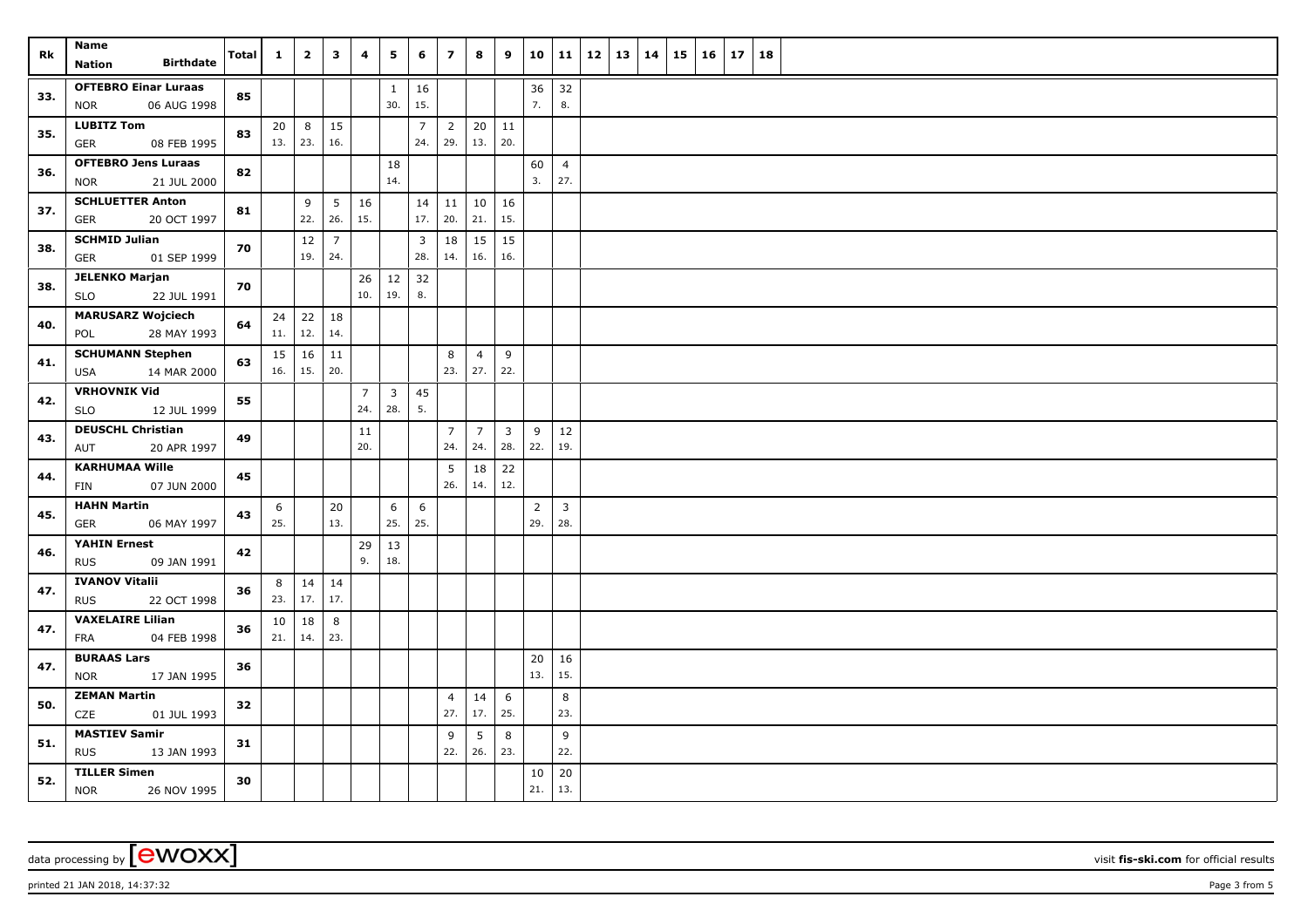| Rk  | Name<br><b>Birthdate</b><br><b>Nation</b>              | <b>Total</b> | $\mathbf{1}$   | $\overline{2}$                       | $\mathbf{3}$            | 4              | 5                     | 6         | $\overline{z}$ | 8                     | 9             | 10                             | 11             | <b>12</b> | 13 | 14 | $15 \mid 16$ | 17 | 18 |  |
|-----|--------------------------------------------------------|--------------|----------------|--------------------------------------|-------------------------|----------------|-----------------------|-----------|----------------|-----------------------|---------------|--------------------------------|----------------|-----------|----|----|--------------|----|----|--|
|     |                                                        |              |                |                                      |                         |                |                       |           |                |                       |               |                                |                |           |    |    |              |    |    |  |
| 53. | <b>KOPP Tim</b><br><b>GER</b><br>11 FEB 1999           | 29           |                |                                      |                         |                |                       |           |                | 6<br>25.              | $10\,$<br>21. | $\overline{\mathbf{3}}$<br>28. | 10<br>21.      |           |    |    |              |    |    |  |
| 53. | <b>VERMEULEN Mika</b><br>26 JUN 1999<br>AUT            | 29           |                |                                      |                         |                | $\overline{7}$<br>24. | 22<br>12. |                |                       |               |                                |                |           |    |    |              |    |    |  |
|     | <b>BLAUROCK Philipp</b>                                |              |                | $14 \mid 15$                         |                         |                |                       |           |                |                       |               |                                |                |           |    |    |              |    |    |  |
| 53. | <b>GER</b><br>26 JUN 1991                              | 29           |                | 17.   16.                            |                         |                |                       |           |                |                       |               |                                |                |           |    |    |              |    |    |  |
| 56. | <b>PIHO Han Hendrik</b><br><b>EST</b><br>24 APR 1993   | 28           | 12             | $\overline{4}$<br>$19.$ 27.          | 12<br>19.               |                |                       |           |                |                       |               |                                |                |           |    |    |              |    |    |  |
|     | <b>BAUER Armin</b>                                     |              |                | $16$   11                            |                         |                |                       |           |                |                       |               |                                |                |           |    |    |              |    |    |  |
| 57. | 15 JUL 1990<br>ITA                                     | $\bf 27$     | $15.$ 20.      |                                      |                         |                |                       |           |                |                       |               |                                |                |           |    |    |              |    |    |  |
| 58. | <b>SKOGLUND Andreas</b><br>22 MAR 2001<br><b>NOR</b>   | 26           |                |                                      |                         |                |                       |           |                |                       |               | 13<br>18.                      | 13<br>18.      |           |    |    |              |    |    |  |
| 59. | <b>SCHNEIDER Sepp</b><br>03 JUN 1991<br>AUT            | 24           | 11<br>20.      |                                      |                         |                |                       |           | 13<br>18.      |                       |               |                                |                |           |    |    |              |    |    |  |
|     | <b>SCHNURR Constantin</b>                              |              |                |                                      |                         | 3              |                       |           |                |                       | 20            |                                |                |           |    |    |              |    |    |  |
| 60. | 15 SEP 1998<br><b>GER</b>                              | 23           |                |                                      |                         | 28.            |                       |           |                |                       | 13.           |                                |                |           |    |    |              |    |    |  |
| 61. | <b>CIESLAR Adam</b>                                    | 22           |                |                                      |                         |                | 22                    |           |                |                       |               |                                |                |           |    |    |              |    |    |  |
|     | 18 DEC 1992<br>POL                                     |              |                |                                      |                         |                | 12.                   |           |                |                       |               |                                |                |           |    |    |              |    |    |  |
| 62. | NIITTYKOSKI Otto<br>13 MAR 2001<br><b>FIN</b>          | 19           |                |                                      |                         |                |                       |           | 10<br>21.      | 9<br>22.              |               |                                |                |           |    |    |              |    |    |  |
| 62. | <b>MAZURCHUK Dmytro</b>                                | 19           | 5              | $5\phantom{.0}$<br>$26.$ 26.         | 9<br>22.                |                |                       |           |                |                       |               |                                |                |           |    |    |              |    |    |  |
|     | 19 JAN 1999<br>UKR                                     |              |                |                                      |                         |                |                       |           |                |                       |               |                                |                |           |    |    |              |    |    |  |
| 64. | <b>PAZOUT Ondrej</b><br>CZE<br>01 JUL 1998             | 18           |                |                                      |                         | 10<br>21.      |                       | 8<br>23.  |                |                       |               |                                |                |           |    |    |              |    |    |  |
| 65. | <b>ABRAMOV Konstantin</b><br><b>RUS</b><br>29 JUN 1997 | 16           |                |                                      |                         |                |                       |           | 14<br>17.      | $\overline{2}$<br>29. |               |                                |                |           |    |    |              |    |    |  |
|     | <b>PIHO Kail</b>                                       |              | $\overline{3}$ | 10                                   | $\overline{\mathbf{3}}$ |                |                       |           |                |                       |               |                                |                |           |    |    |              |    |    |  |
| 65. | <b>EST</b><br>28 MAY 1991                              | 16           |                | $28.$ 21.                            | 28.                     |                |                       |           |                |                       |               |                                |                |           |    |    |              |    |    |  |
| 65. | <b>MRAZ Noa Ian</b>                                    | 16           |                | 6                                    | 10                      |                |                       |           |                |                       |               |                                |                |           |    |    |              |    |    |  |
|     | 17 OCT 1996<br>AUT                                     |              |                | 25.                                  | 21.                     |                |                       |           |                |                       |               |                                |                |           |    |    |              |    |    |  |
| 68. | <b>GIANMOENA Luca</b><br>ITA<br>16 NOV 1997            | 13           | $\overline{4}$ | $\overline{\mathbf{3}}$<br>$27.$ 28. | 6<br>25.                |                |                       |           |                |                       |               |                                |                |           |    |    |              |    |    |  |
|     | <b>KVARSTAD Simen</b>                                  |              |                |                                      |                         | $\overline{4}$ |                       |           |                |                       |               | 8                              | <sup>1</sup>   |           |    |    |              |    |    |  |
| 68. | 23 MAR 2000<br><b>NOR</b>                              | 13           |                |                                      |                         | 27.            |                       |           |                |                       |               | 23.                            | 30.            |           |    |    |              |    |    |  |
| 70. | <b>LOOMIS Adam</b>                                     |              |                |                                      |                         |                |                       |           | 6              | $\overline{3}$        |               |                                | $\overline{2}$ |           |    |    |              |    |    |  |
|     | <b>USA</b><br>19 MAR 1992                              | 11           |                |                                      |                         |                |                       |           | 25.            | 28.                   |               |                                | 29.            |           |    |    |              |    |    |  |
| 70. | <b>SKAARSET Lars Ivar</b><br><b>NOR</b><br>05 JAN 1998 | 11           |                |                                      |                         |                |                       |           |                |                       |               | $5\overline{)}$<br>26.         | 6<br>25.       |           |    |    |              |    |    |  |

data processing by **CWOXX** visit **fis-ski.com** for official results

printed 21 JAN 2018, 14:37:32 Page 4 from 5